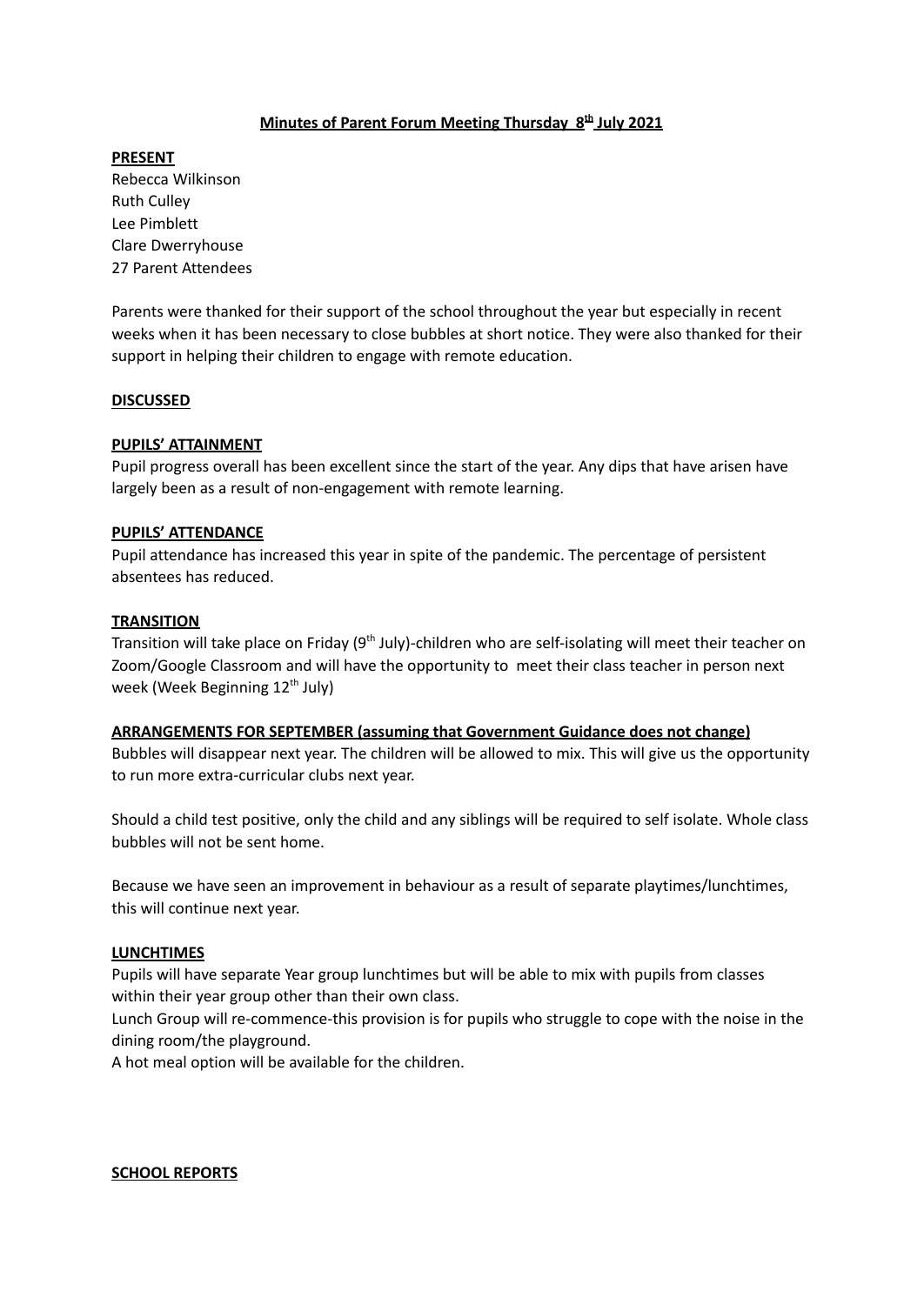School reports will go out on Friday 9<sup>th</sup> July. On receipt of the report, parents will have the option to contact their child's class teacher to arrange an appointment to discuss their child. The Summer Term reports continue to be colour coded. From next year, the colours will be replaced by letters:- WTS-Working Towards Standard EXP-Expected Standard GD-Greater Depth Reports will only be coloured where a child either makes value added progress (Green) or declines (Red)

## **UNIFORM**

Uniform standards have declined this year.From September we will be tightening up on behaviour. Trainers will not be allowed and black shoes must be worn. Parents should contact school if there are financial reasons as to why their child cannot wear black shoes.

On PE day the children can come to school in their PE kit. Track suits must be plain black (black bottoms and plain black top or a black top with the SMMJ logo on).

### **BEHAVIOUR EXPECTATIONS**

From September there are three Behaviour Expectations:- Be Safe Be Respectful Be Your Best Parents were ask to re-inforce these expectations at home so that the children are clear as to what they are.

## **RSHE**

Mrs Dwerryhouse outlined the new RSHE Policy with parents**.**

### **PARENT PAY**

Mr Pimblett outlined the arrangements for paying for Breakfast and After School Club. Next year places will need to be pre-booked and paid for. This will ensure that, as a school, we have the correct staffing ratio in place for the numbers of children accessing the club.

### **MOBILE PHONES**

From next year, mobile phones will only be allowed into school if parents have written into school to request this (eg because their child will be walking home from school). Phones should be handed into the teacher at the start of the day and be collected from the teacher at the end of the day.

### **MOVING FORWARD**

### **Timing of Meetings**

It was suggested that Parent Forum Meetings continue on Zoom as attendance at these meetings has been higher this year. The consensus of opinion was that Zoom Parent Forum meetings are better. Parents were asked about the most suitable timing for meetings. Some parents prefer mornings, others prefer evening (6pm)